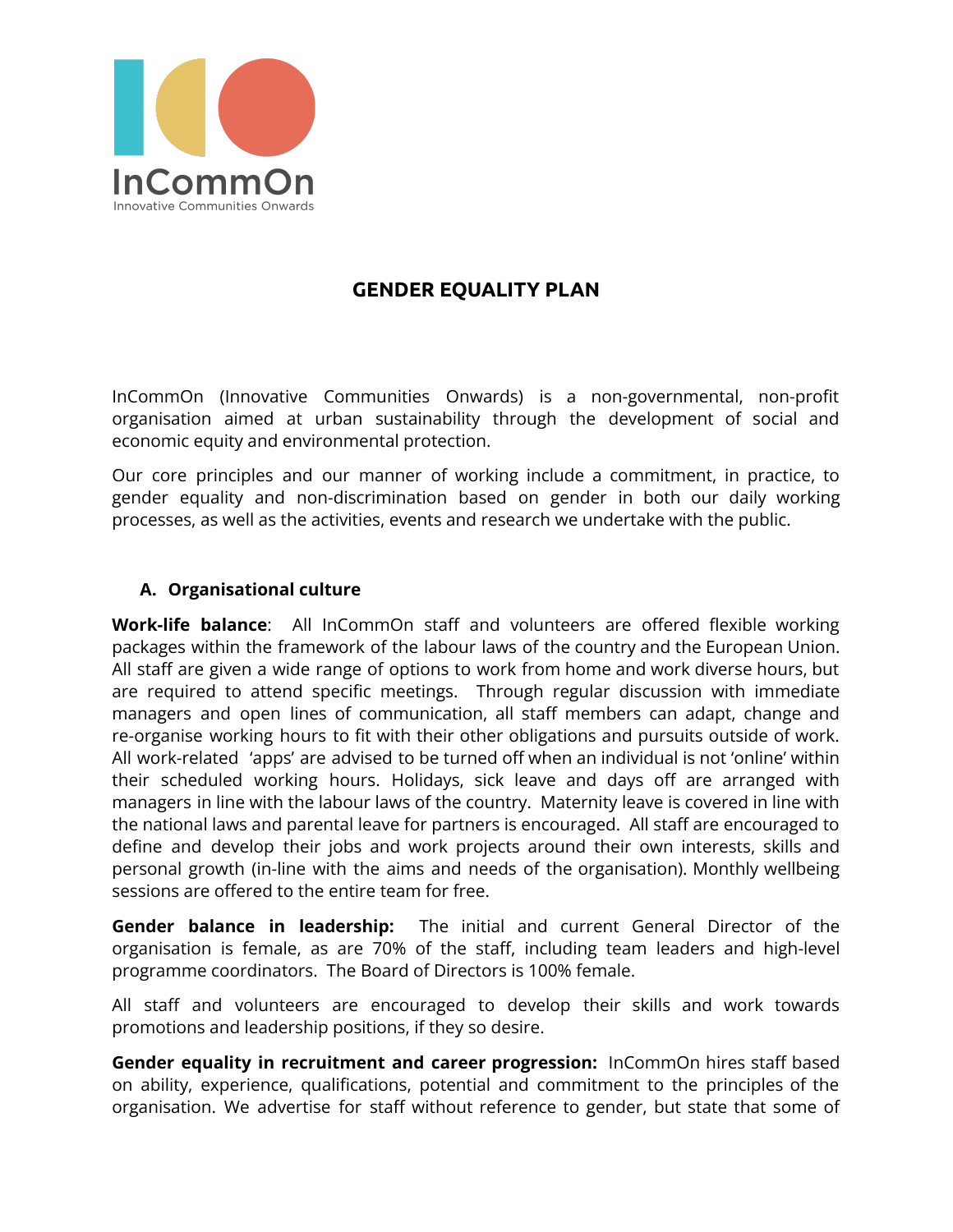

roles include physical work. The selection process for hiring is carried out by a committee of diverse staff members, who do not ask any candidates about marital status, relationships, family status or future plans for children.

All staff are supported in pursuing their goals for personal development and career progression.

**Measures against gender-based violence and sexual harassment:** The founding principles and aims of the organisation include social equality and the equal (not 'same') treatment of all people. Therefore, the organisation has a zero-tolerance policy for any type of discrimination or harassment of any individual or group, including sexual harassment and gender-based violence.

The organisation has a system of confidential feedback among staff and managers should issues of sexual harassment or gender-based violence arise.

A designated Member of the Board of Directors (female) serves as a Gender Equality Officer and is obligated to investigate any reports of sexual harassment and take any legal and other appropriate measures.

All staff and volunteers are made aware that they should report any incidents to her or to their immediate managers, and they will be handled with discretion and within the regulations set out by law. The priority in any such case will be the protection and support of the person bringing the allegation, but an unbiased and fair process will be carried out, giving the accused person a just hearing before any decisions are taken.

Each team leader and project manager is obliged to report any incidents that they see or are told about, to the Gender Equality Officer. In cases of violence, they are also obliged to report this directly to the relevant authorities.

#### **B. Interaction with the public (events, social research and community meetings)**

**Public events and meetings:** InCommOn engages in a wide range of activities with the public, including participative discussions and events, community building, advocacy, 'street-work' and also social research.

Every event is open to the public as a whole (restricted only by issues of age appropriateness – that is, some activities are for children, others are for adults-and numbers of participants dependent on venue) and people of all genders are welcomed and given equal time and space to participate. Facilitators moderate all discussions to ensure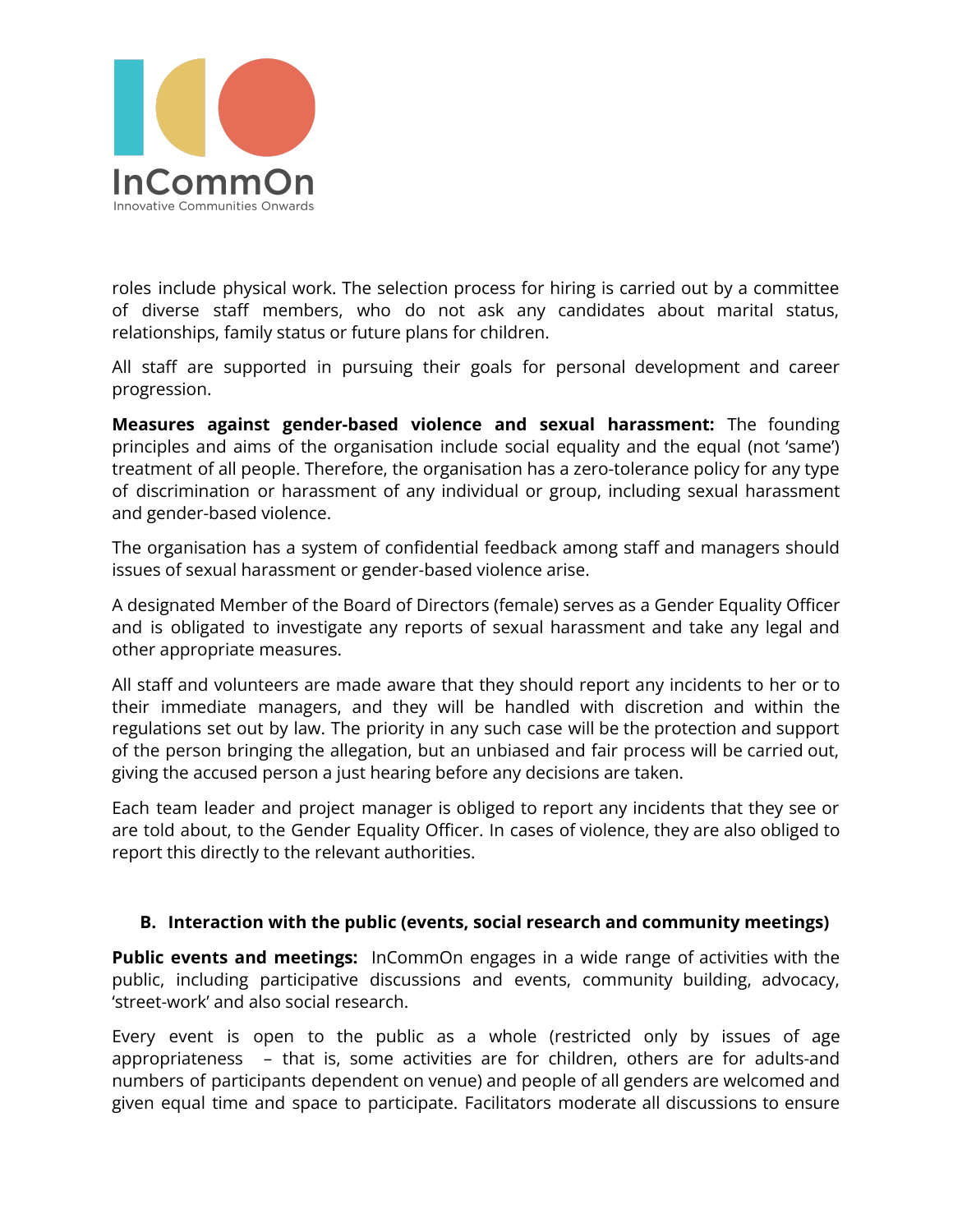

that no-one is excluded and that all voices are heard. Speakers and contributors to events are selected based on their experience, knowledge and relevance to the topic / activity, regardless of gender.

All of the activities and events (both for children and adults) are gender-neutral in nature, unless a specific group or meeting is requested by the community on a gender-sensitive issue.

The InCommOn headquarters is intended to be a community hub. Therefore, if the community decides that there is a need for a gender-specific group (e.g. women's group or an LGBTQ+ support group or a teenage boys' group) and wishes to use our physical space to meet, InCommOn would support this type of activity as it would provide a safe space for open discussion and solidarity. Due to inequalities in society, such activities (which by their nature are 'gender exclusive'), are ways of redressing the balance and providing a means to work towards greater Gender Equality in the community. In situations such as these, InCommOn will ensure that participants stipulate which InCommOn staff they wish to be present and this will be respected. InCommOn staff will be on site and may facilitate such meetings but will not intervene in their content unless they are prone to exclusivity or hate-speech, rather than the provision of a supportive and safe space for marginalised groups.

**Research with the public:** InCommOn carries out a wide variety of social research in order to understand the needs, skills and issues of the community in which it works so as to offer relevant services, activities and support. To achieve this aim, it is important to gain a clear picture of the gender issues and numbers within the community. When undertaking such studies, researchers ask respondents if they are happy to state their gender and offer the options "Male, Female, Non-Binary, Other, Prefer not to say".

Prior to any social questionnaires or interviews, the research team carefully considers the gender dimensions of the proposed work, to determine whether gender is of relevance to the particular set of issues being investigated. If it is not, no questions are asked, and no observations are recorded with regard to gender. If it is deemed relevant (as a demographic indicator, a means of identifying a problem, or an essential facet of delivering services) then the questions are phrased tactfully and answers are recorded as the respondent wishes to identify, rather than as the researcher determines.

InCommOn does not undertake any kind of research that involves interaction with the public which would require physical contact, the collection of biological materials or the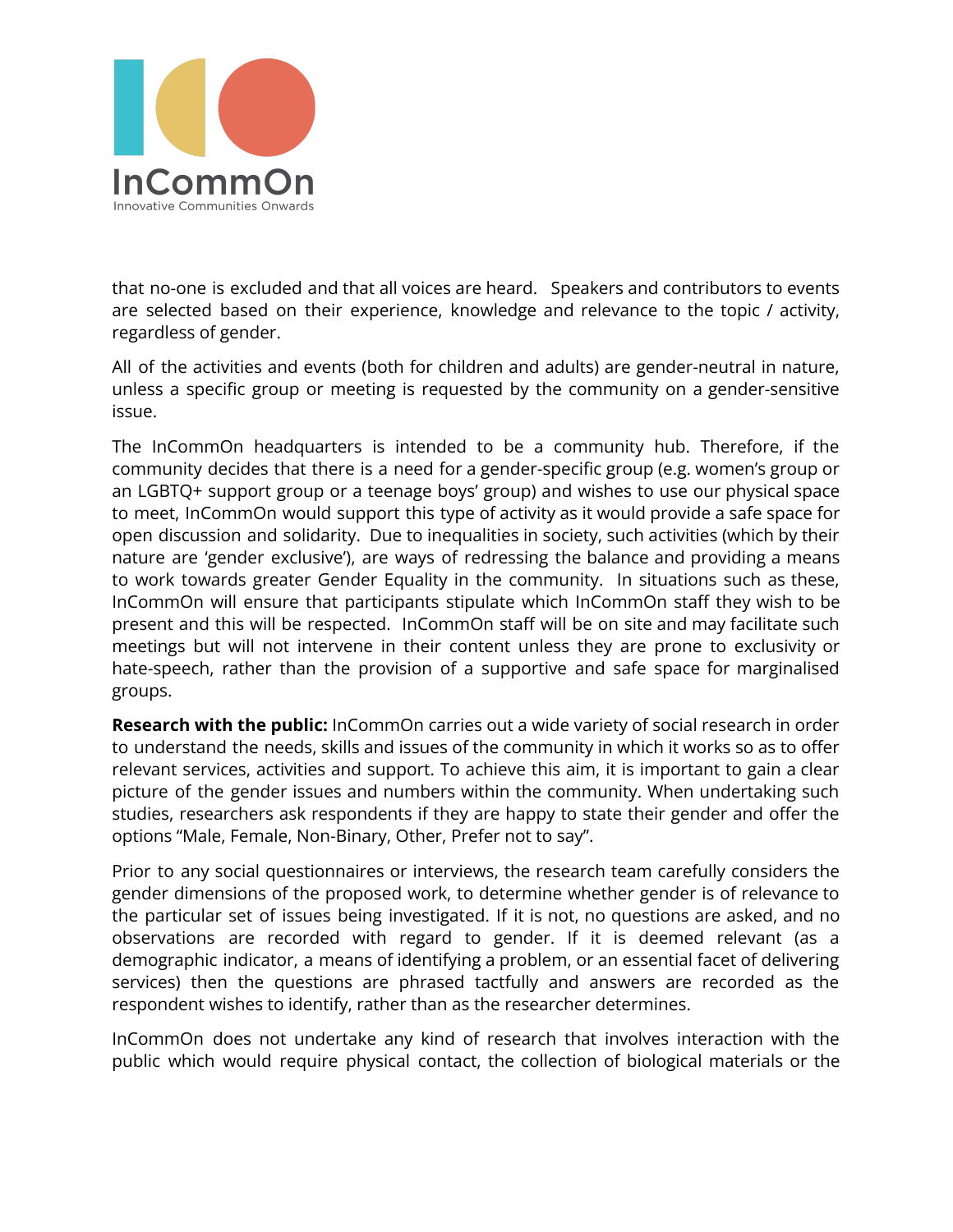

dispensation of any substances (such as medical research), therefore issues of biological gender differences are irrelevant as they are not within the scope of our work.

## **C. Data collection and monitoring**

**Public events:** The InCommOn team collects data on gender via participation at our events in order purely to assess whether our work is reaching all genders equally or whether some types of activities seem to be of greater interest to one gender. The data is collated and utilised internally for the purposes of improving our events, but is not shared with any outside parties.

**Research:** The gender information gathered during research studies is utilised to analyse overall demographic data and results in order to improve services / resource distribution in the community and to allow for all voices to be heard. Research reports are generated from the studies and are published (including gender data) but these are stated as overall figures and with no names or identifying features included in any comments or findings shared with the public.

## **D. Dedicated resources and Training**

The aims and methods of the organisation include the core goals of working towards inclusivity, equality and fairness. Therefore, all of the organisation's activities and manner of working (both internally and externally, with the public and other collaborators/organisations) uphold and promote gender equality as a central cross-cutting measure.

Each project considers and includes dimensions of gender equality from its initial stages of creation and monitors these throughout the project both in terms of staff involvement and with regard to the project participants and beneficiaries.

Gender equality is a built-in facet of all of our work. All project staff are trained in issues of gender equality and safeguarding against sexual harassment, through experiential learning; by working on inclusive and democratic projects and through the nature of the team meetings, working environment and organisational structure which train, support and demonstrate appropriate behaviours with regard to gender equality.

InCommOn teams hold weekly project meetings and all staff attend a monthly team-building session through which training is offered, including on gender equality, and